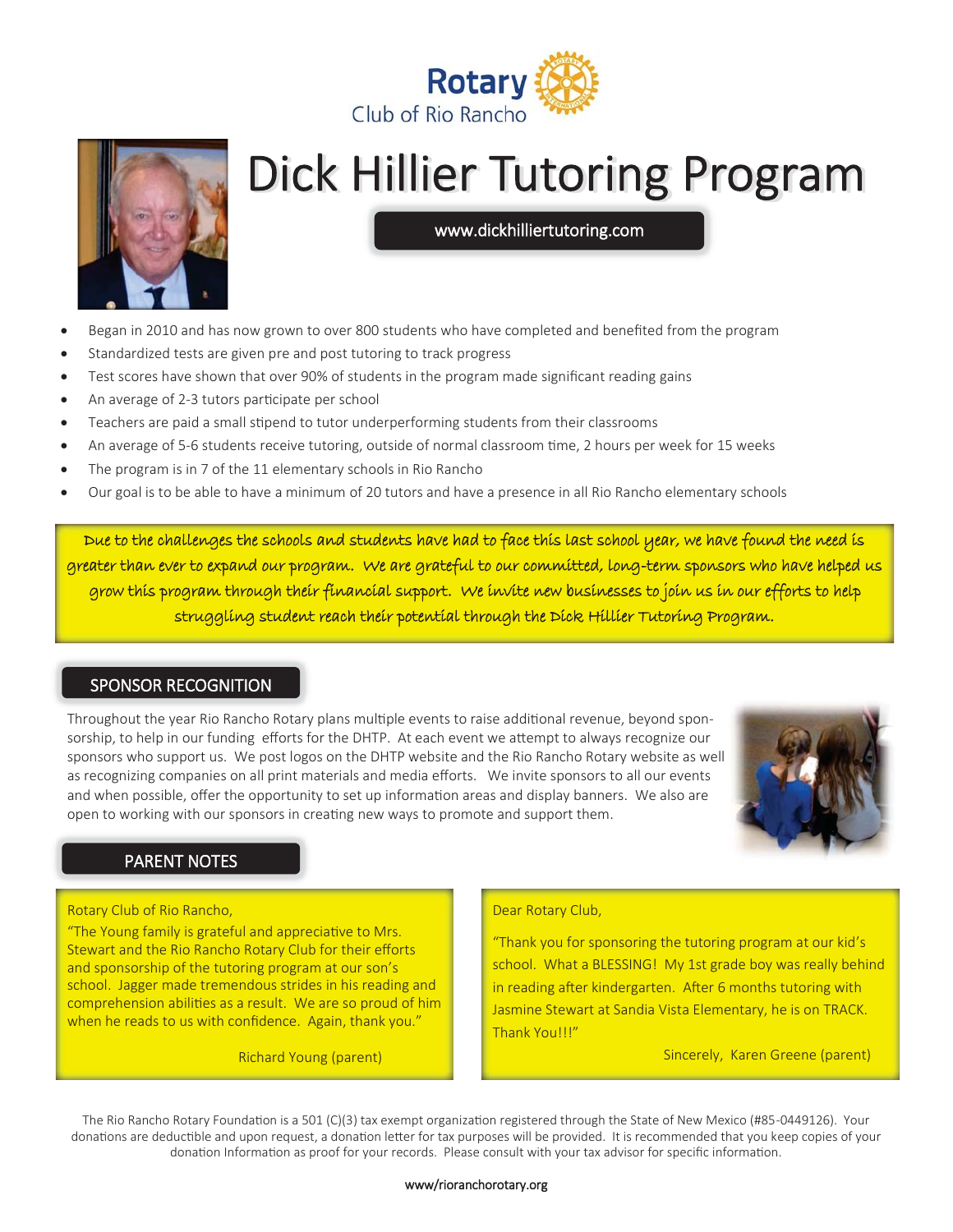



# **Dick Hillier Tutoring Program**

www.dickhilliertutoring.com

# CHECK YOUR SPONSORSHIP DONATION–for each \$1,200 received, another teacher tutor can be added!



*"Rio Rancho Public Schools has an outstanding relaƟonship with the Rotary Club of Rio Rancho. Over the years, we have partnered on a number of projects. One of these projects is the Dick Hillier Tutoring Program. The Dick Hillier Tutoring Program targets third grade students in the Rio Rancho area. This is a unique and successful tutoring program that uses the student's own teacher as the tutor. ParƟcipaƟng* 



*teachers are paid a small sƟpend to tutor their own students two hours a*  week for fifteen weeks. Each student is tested at the beginning of the *year to determine his or her reading level and at the end of the year to measure his or her improvement…. We very much appreciate everything the Rotary Club of Rio Rancho does to support our schools and to make our students shine!"* 

> V. Sue Cleveland, Ed.D., Superintendent of Schools, Rio Rancho Public Schools

# COMPANY/DONOR INFORMATION (please print)

| Company/Donor name |       |
|--------------------|-------|
| Address            |       |
| Contact person     |       |
| Phone              | Email |

\*\* Please forward company logo, in JPEG format to Earl Waid, address above.

The Rio Rancho Rotary Foundation is a 501 (C)(3) tax exempt organization registered through the State of New Mexico (#85-0449126). Your donations are deductible and upon request, a donation letter for tax purposes will be provided. It is recommended that you keep a copy of this form as proof of your generous donation. Please consult with your tax advisor for specific information.